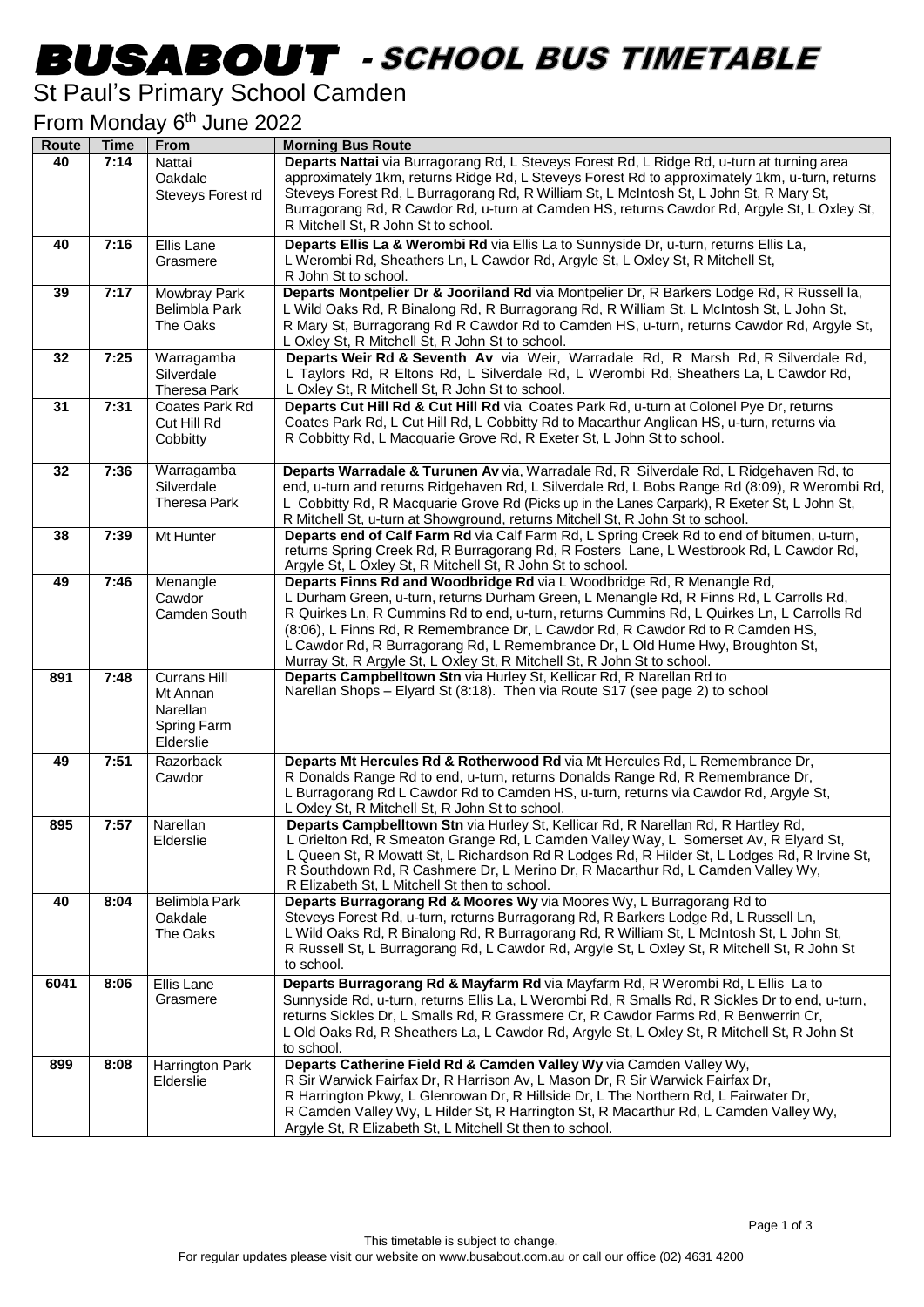# -

### St Paul's Primary School Camden (continued)

#### From Monday 6<sup>th</sup> June 2022

| <b>Route</b> | <b>Time</b> | <b>From</b>                                     | <b>Morning Bus Route</b>                                                                                                                                                                                                                                                                                                                                                                                                                           |
|--------------|-------------|-------------------------------------------------|----------------------------------------------------------------------------------------------------------------------------------------------------------------------------------------------------------------------------------------------------------------------------------------------------------------------------------------------------------------------------------------------------------------------------------------------------|
| 890C         | 8:17        | Narellan Vale<br>Narellan<br>Elderslie          | Departs Narellan Rd & Mt Annan Dr via Narellan Rd, L Waterworth Dr, R Main St, L Main St,<br>L Holdsworth Dr, R Waterworth Dr (Full Length), R Welling Dr, R Richardson Rd, R Mowatt St,<br>L Queen St, R Elyard St (8:31), L Somerset Av, L Camden Valley Wy, L Hilder St, R Harrington St,<br>R Macarthur Rd, L Camden Valley Wy, Argyle St, R Elizabeth St, L Mitchell St, u-turn at<br>Showground, returns Mitchell St, R John St to school.   |
| <b>S17</b>   | 8:18        | Narellan Vale<br>Elderslie<br>Camden            | Departs Narellan Shops via Elyard St, L Somerset Av, L Camden Valley Wy, L Richardson Rd,<br>R Springs Rd, Macarthur Rd, R Harrington St, R Hilder St to Elderlie HS (8:34), returns Hilder St,<br>L Harrington St, R Macarthur Rd, L Camden Valley Wy, R Elizabeth St, L Mitchell St, u-turn at<br>showground, returns Mitchell St, R John St to school.                                                                                          |
| 6032         | 8:20        | Narellan Vale<br><b>Narellan</b><br>Elderslie   | Departs Main St & Waterworth Dr via Main St, R Holdsworth Dr, R Waterworth Dr,<br>R Welling Dr, R Richardson Dr, R Mowatt St, L Queen St, R Doncaster Av, L Slade St,<br>R Somerset Av, L Camden Valley Wy, L Hilder St, R Harrington St, L Lowe Cr, L Templeton Rd,<br>R Merino Av, L Macarthur Rd, R River Rd, R Purcell St, L Macarthur Rd, L Camden Valley Wy,<br>Argyle St, R Elizabeth St, L Mitchell St to school.                          |
| 6056         | 8:22        | Arcadian Hills<br>Harrington Park<br>(Michelia) | Departs Olive Hill Rd & Charles McIntosh Pkwy via Charles McIntosh Pkwy,<br>R The Northern Rd, R Cobbitty Rd, L Governor Dr, R The Northern Rd, R Porrende St,<br>R Grahams Hill Rd, R Camden Valley Way, Argyle St, R Elizabeth St, L Mitchell St to school.                                                                                                                                                                                      |
| 6043         | 8:28        | Camden<br>Camden South<br>(eastside)            | Departs Argyle St & Murray St via Murray St, L Broughton St, R Menangle Rd, L Victory St,<br>R Lerida St, R Macquarie St, L Murrandah St, L Peter St, R Belgenny Av, Caroline Chisholm Dr,<br>Coolalie Av, L Elizabeth Macarthur Av, R Bowman Av, L McCall Av, R Griffith Av, R Bowman Av,<br>L Elizabeth Macarthur Av, R Remembrance Dr, L Old Hume Hwy, Broughton St, Murray St,<br>R Argyle St, L Oxley St, R Mitchell St, R John St to school. |
| 6042         | 8:36        | <b>Bridgewater Estate</b><br>Camden South       | Departs Bridgewater Blvd & Remembrance Dr via Bridgewater Blvd, R Remembrance Dr,<br>L Wire Ln, R Crookston Dr, L Lawson Av, R McCrae Dr, R Cowper Dr, L Old Hume Hwy,<br>L Old Hume Hwy, Broughton St, Murray St, R Argyle St, L Oxley St, R Mitchell St,<br>R John St to school.                                                                                                                                                                 |

| Route      | <b>Time</b> | To                                                     | <b>Afternoon Bus Route</b>                                                                                                                                                                                                                                                                                                                                                                                                                                                                                                          |
|------------|-------------|--------------------------------------------------------|-------------------------------------------------------------------------------------------------------------------------------------------------------------------------------------------------------------------------------------------------------------------------------------------------------------------------------------------------------------------------------------------------------------------------------------------------------------------------------------------------------------------------------------|
| <b>S17</b> | 3:19        | Spring Farm                                            | Departs School via John St L Argyle St, Camden Valley Way, R Macarthur Rd,<br>L Springs Rd, L Richardson Rd to Camden Valley Way.                                                                                                                                                                                                                                                                                                                                                                                                   |
| 39         | 3:21        | The Oaks<br>Oakdale<br>Mowbray                         | Departs School via John St, R Argyle St, Cawdor Rd to Camden HS, u-turn, returns Cawdor Rd,<br>L Burragorang Rd, L John St, L Burragorang St, L Merlin St, L Mary St, Burragorang Rd to<br>Oakdale PS, return Burragorang Rd, R Barkers Lodge Rd, L Montpelier Dr, John St to Mary St.                                                                                                                                                                                                                                              |
| 895        | 3:27        | Camden South<br>(eastside)                             | <b>Departs School</b> via John St, L Argyle St, L Elizabeth St, L Mitchell St to showground, u-turn,<br>return via Mitchell St, R John St, R Argyle St, L Murray St, Broughton St, Old Hume Hwy,<br>L Kelloway Av, R Belgenny Av, Caroline Chisholm Dr, Coolalie Av, L Elizabeth Macarthur Av,<br>R Bowman Av, L Griffith Av, L McCall Av, L Bowman Av, R Armour St to Remembrance Dr.                                                                                                                                              |
| 6556       | 3:28        | Harrington Park                                        | Departs School via John St, L Argyle St, Camden Valley Way, L The Northern Rd,<br>R Hillside Dr, L Glenrowan Dr, R Harrington Pky R Fairwater Dr to The Northern Rd.                                                                                                                                                                                                                                                                                                                                                                |
| 6560       | 3:34        | Camden<br>Camden South<br><b>Bridgewater</b><br>Estate | Departs School via John St, R Broughton St, L Menangle Rd, L Victory Av, R Lerida Av,<br>R Macquarie Av, L Murrandah Av, R Rosalie Av, L Old Hume Hwy, L Kelloway Av,<br>R Belgenny Av, Caroline Chisholm Dr, Coolalie Av, L Elizabeth Macarthur Av, R Bowman Av,<br>R Armour Av, L Remembrance Dr, L Bridgewater Bvd to Hindmarsh Av, u-turn, returns<br>Bridgewater Bvd, R Remembrance Dr, L Wire Ln, R Crookston Dr, L Lawson Av,<br>R McCrae Dr, R Cowper Dr, L Remembrance Dr, L Old Hume Hwy, Broughton St<br>to Menangle Rd. |
| 895        | 3:37        | Elderslie<br>Narellan                                  | Departs School via John St, L Argyle St, Camden Valley Way, R Macarthur Rd,<br>L Merino Dr, R Cashmere Dr, L Southdown Rd, L Irvine St, L Lodges Rd, R Hilder St to<br>Elderslie HS, u-turn, returns Hilder St, L Lodges Rd, L Richardson Rd, R Mowatt St,<br>L Queen St, R Elyard St, L Somerset Av, R Camden Valley Way, R Narellan Rd<br>to Tramway Dr.                                                                                                                                                                          |
| 6561       | 3:38        | Elderslie<br>Mt Annan<br><b>Currans Hill</b>           | Departs School via John St, L Argyle St, Camden Valley Way, R Hilder St,<br>L Lodges Rd, R Richardson Rd, L Welling Dr (Full Length),<br>Then continues as Route 891 via R Waterworth Dr, Hartley Rd, R Currans Hill Dr,<br>R Spring Hill Circle, R Glenfield Dr, L Tramway Dr to Narellan Rd.                                                                                                                                                                                                                                      |